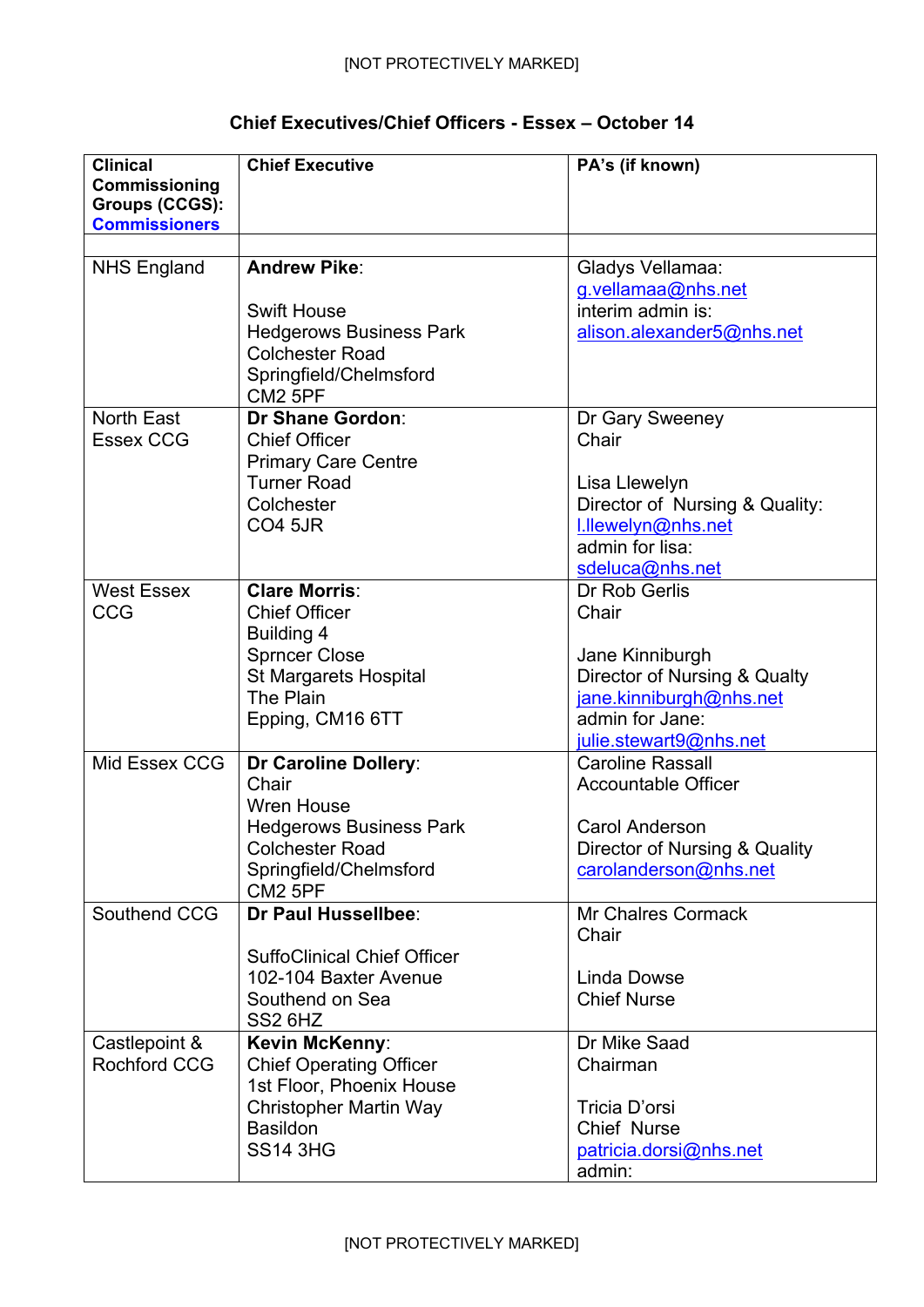|                      |                                       | amandashears@nhs.net                  |
|----------------------|---------------------------------------|---------------------------------------|
| Basildon &           | Tom Abell:                            | Dr Anil Chopra                        |
| <b>Brentwood CCG</b> | <b>Chief Officer</b>                  | Chair                                 |
|                      | <b>Phoenix House</b>                  |                                       |
|                      | <b>Christopher Martin Way</b>         | Director of Nursing:                  |
|                      | <b>Basildon</b>                       | lisa.allen3@nhs.net                   |
|                      | <b>SS14 3HG</b>                       |                                       |
| <b>Thurrock CCG</b>  | <b>Mandy Ansell:</b>                  | Dr Anand Deshpande                    |
|                      | Acting (Interirm) Accountable Officer | Chair                                 |
|                      | <b>Civic Offices</b>                  |                                       |
|                      | 2nd Floor                             | Jane Foster-Taylor                    |
|                      | New Road                              | <b>Executive Nurse</b>                |
|                      | Grays, RM17 6SL                       |                                       |
|                      |                                       |                                       |
| <b>Providers:</b>    |                                       |                                       |
|                      |                                       |                                       |
| Anglian              | <b>Lynne Woodcock</b>                 | Lucy Birch:                           |
| Community            | (Managing Director):                  | Lucy.birch@acecic.nhs.uk              |
| Enterprise           |                                       |                                       |
| (ACE) (North)        | 659-662 The Crescent                  |                                       |
|                      | <b>Colchester Business Park</b>       |                                       |
|                      | Colchester                            |                                       |
|                      | <b>CO4 9YQ</b>                        |                                       |
|                      | <b>John Niland</b>                    |                                       |
| Provide (Mid)        | <b>CEO</b>                            | mshofiuzzaman@nhs.net                 |
|                      |                                       |                                       |
|                      | 900 The Crescent                      |                                       |
|                      | <b>Colchester Business Park</b>       |                                       |
|                      | <b>Essex</b>                          |                                       |
|                      | <b>CO4 9YQ</b>                        |                                       |
|                      |                                       |                                       |
|                      |                                       |                                       |
| <b>SEPT Mental</b>   | <b>Sally Morris:</b>                  | Andy Brogan                           |
| Health Trust &       | <b>Chief Executive Officer</b>        | <b>Executive Director of Clinical</b> |
| South                | <b>Trust Head Office</b>              | Governance & Quality (Executive       |
| East/West-           | The Lodge                             | Nurse)                                |
| Provider             | The Chase                             |                                       |
| <b>Services</b>      | Wickford                              | elaine.taylor@sept.nhs.uk             |
|                      | <b>SS117XX</b>                        |                                       |
| <b>North East</b>    | <b>John Brouder:</b>                  | ceoandchair@nelft.nhs.uk              |
| <b>London NHS</b>    | John.brouder@nelft.nhs.uk             |                                       |
| Foundation           | <b>Chief Executive</b>                | Stephanie Dawe -                      |
| Trust - South        | <b>NELFT Trust Headquarters</b>       | <b>Chief Nurse</b>                    |
| West-Provider        | Goodmaynes Hospital                   |                                       |
|                      | <b>Barley Lane</b>                    | Brid.johnson@nelft.nhs.uk             |
|                      | <b>Ilford</b>                         |                                       |
|                      | IG38YB                                |                                       |
| Hertfordshire        | <b>Tom Cahill:</b>                    | Edwina Watford:                       |
| partnership NHS      | Tom.cahill@hertspartsft.nhs.uk        | Edwina.watford@hertspartsft.nhs.uk    |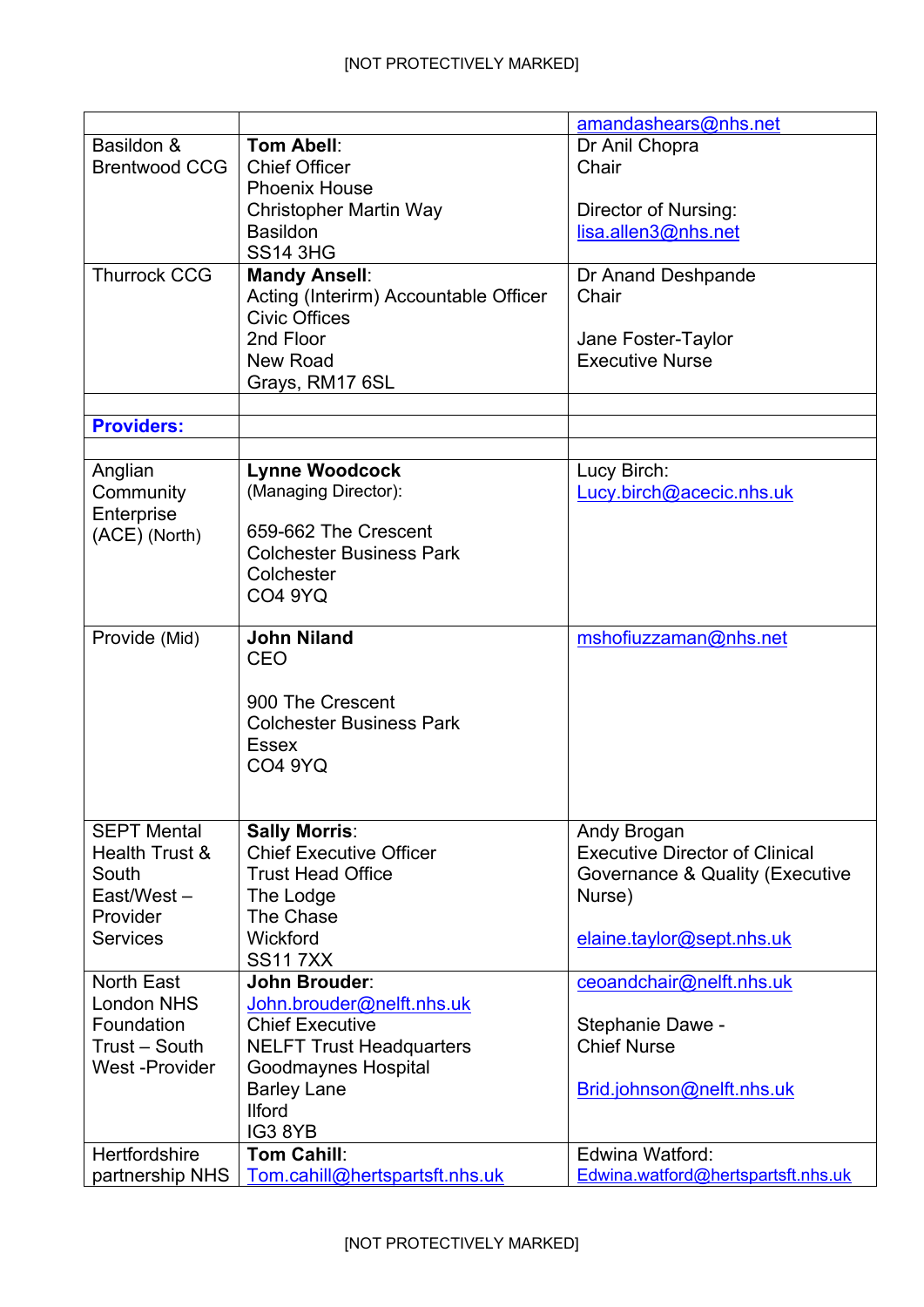| Foundation            | <b>Chief Executive</b>                             |                                               |
|-----------------------|----------------------------------------------------|-----------------------------------------------|
| Trust (North LD       | 99 Waverley Road                                   | Dr Geraldine O'Sullivan                       |
| Services)             | St Albans                                          | <b>Quality &amp; Medical Leadership</b>       |
|                       | <b>Herts</b>                                       |                                               |
|                       |                                                    |                                               |
| <b>North East</b>     | <b>Andrew Geldard:</b>                             | Elizabeth Mabbutt:                            |
| <b>Essex</b>          | Andrew.geldard@nepft.nhs.uk                        | Elizabeth.mabbutt@nepft.nhs.uk                |
| Partnership           |                                                    |                                               |
| Foundation            | <b>Trust Head Quarters</b>                         | <b>Paul Keedwell</b>                          |
| Trust                 | <b>Stapleford Close</b>                            | Director of Operations & Nursing              |
|                       | Chelmsford                                         |                                               |
|                       | <b>CM2 0QX</b>                                     |                                               |
|                       |                                                    |                                               |
| <b>Acute</b>          |                                                    |                                               |
| <b>Hospitals:</b>     |                                                    |                                               |
|                       |                                                    |                                               |
| Mid Essex             | Paul Forden:                                       | <b>Cathy Geddes</b>                           |
| <b>Hospital Trust</b> | <b>CEO</b>                                         | <b>Chief Nurse:</b>                           |
|                       | <b>Broomfield Hospital</b>                         | cathy.geddes@meht.nhs.uk                      |
|                       | <b>Court Road</b>                                  | Admin For cathy:                              |
|                       | Broomfield/Chelmsford                              | Lauren.hider@meht.nhs.uk                      |
|                       | CM17ET                                             |                                               |
| <b>Princess</b>       | <b>Phil Morley:</b><br><b>CEO</b>                  | <b>Prof Nancy Fontaine</b>                    |
| Alexandra             |                                                    | Director of Nursing & Quality                 |
| Hospital              | Princess Alexandra Hospital<br><b>Hamstel Road</b> |                                               |
|                       | Harlow                                             | Nancy.fontaine@pah.nhs.uk<br>Admin for Nancy: |
|                       | <b>CM20 1QX</b>                                    | Lynne.Peaty@pah.nhs.uk                        |
| Basildon &            | <b>Clare Panniker:</b>                             | Katie Sturch:                                 |
| <b>Thurrock</b>       | clare.panniker@btuh.nhs.uk                         | Katie.sturch@btuh.nhs.uk                      |
| <b>Hospital Trust</b> | chief Executive                                    |                                               |
|                       | Level J                                            | <b>Diane Sarkar</b>                           |
|                       | Nethermayne                                        | Director of Nursing                           |
|                       | <b>Basildon</b>                                    | diane.sarkar@btuh.nhs.uk                      |
|                       | <b>SS16 5NL</b>                                    |                                               |
| Southend              | Sue Hardy - Acting CEO                             | Admin for Sue:                                |
| <b>University NHS</b> | Sue.hardy@southend.nhs.uk                          | Julie.Szukalski@southend.nhs.uk               |
| Foundation            | <b>Chief Executive</b>                             |                                               |
| <b>Trust Hospital</b> | <b>Prittlewell Close</b>                           | <b>Cheryl Schwarz</b>                         |
|                       | <b>Westcliff on Sea</b>                            | <b>Chief Nurse</b>                            |
|                       | SS0 0RY                                            | Cheryl.schwarz@southend.nhs.uk                |
| Colchester            | Dr Lucy Moore:                                     | Donna Gillan:                                 |
| <b>University</b>     | Luct.moore2@nhs.net                                | Donna.gillan@nhs.net                          |
| Hospital              | <b>CEO</b>                                         |                                               |
|                       | <b>Colchester General Hospital</b>                 | Dee Hackett                                   |
|                       | <b>Trust Offices</b>                               | Director of Nursing & Patient                 |
|                       | <b>Main Building</b>                               | Experience:                                   |
|                       | <b>Turner Road</b>                                 | Dee.Hackett@colchesterhospital.n              |
|                       | Colchester, CO4 5JL                                | hs.uk                                         |
|                       |                                                    | Admin for Dee:                                |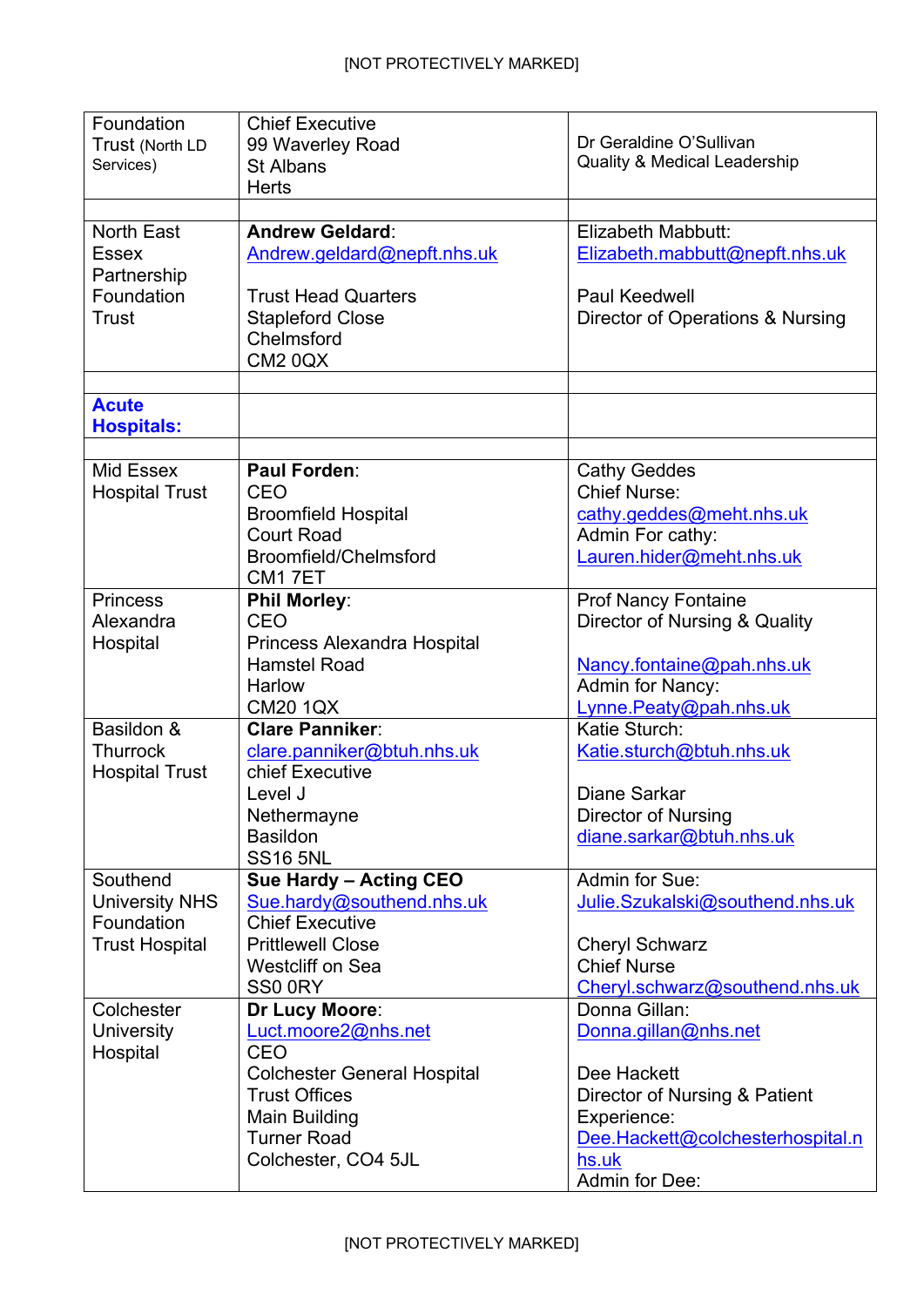|                                                                 |                                                                                                          | Judy.Nanton@colchesterhospital.n                                          |
|-----------------------------------------------------------------|----------------------------------------------------------------------------------------------------------|---------------------------------------------------------------------------|
|                                                                 |                                                                                                          | hs.uk                                                                     |
| <b>Other Health</b>                                             |                                                                                                          |                                                                           |
| <b>Related:</b>                                                 |                                                                                                          |                                                                           |
|                                                                 |                                                                                                          |                                                                           |
| <b>East of England</b><br><b>Ambulance</b><br><b>Service</b>    | <b>Dr Antony Marsh: CEO</b><br>(Rob Ashford is the director for<br>Essex)                                | rob.ashford@eastamb.nhs.uk                                                |
|                                                                 | East of England Ambulance<br>Headquarters<br><b>Whiting Way</b><br>Melbourn<br>Cambridgeshire<br>SG8 6EN |                                                                           |
| <b>Statutory</b><br><b>Agencies in</b><br>Essex:                |                                                                                                          |                                                                           |
|                                                                 |                                                                                                          |                                                                           |
| <b>Essex County</b><br>Council                                  | Joanna Killian:<br>Joanna.killian@essex.gov.uk<br><b>CEO</b><br><b>County Hall</b>                       | Justine Stapleton:<br>Justine.stapleton@essex.gov.uk                      |
|                                                                 | <b>Market Road</b><br>Chelmsford<br>CM1 1QH                                                              |                                                                           |
| <b>Essex Police</b>                                             | Stephen Kavanagh:<br>Stephen.kavanagh@essex.pnn.police.uk                                                | Tracey Hitching:<br>Tracey.hitching@essex.pnn.police.uk                   |
|                                                                 | Essex Police Headquarters,<br>PO Box 2<br>Springfield/Chelmsford,<br>CM <sub>2</sub> 6DA                 |                                                                           |
| <b>Office of Police</b><br><b>Crime</b><br><b>Commissioners</b> | <b>Nick Alston:</b><br>Nick.alston@essex.pnn.police.uk                                                   | Lucy Gordon<br>Lucy.gordan@essex.pnn.police                               |
|                                                                 | 3 Hoffmanns Way<br>Chelmsford<br><b>Essex</b><br><b>CM1 1GU</b>                                          |                                                                           |
| <b>Essex Fire &amp;</b><br><b>Rescue</b><br><b>Services</b>     | David Johnson:<br>david.johnson@essex-fire.gov.uk                                                        | Also include:<br>julian.ashley@essex-fire.gov.uk<br>$\boldsymbol{\alpha}$ |
|                                                                 | <b>Service Headquarters</b><br>Kelvedon park<br>Rivenhall/Witham<br>CM8 3HB                              | daniel.gatehouse@essex-<br>fire.gov.uk                                    |
|                                                                 |                                                                                                          |                                                                           |